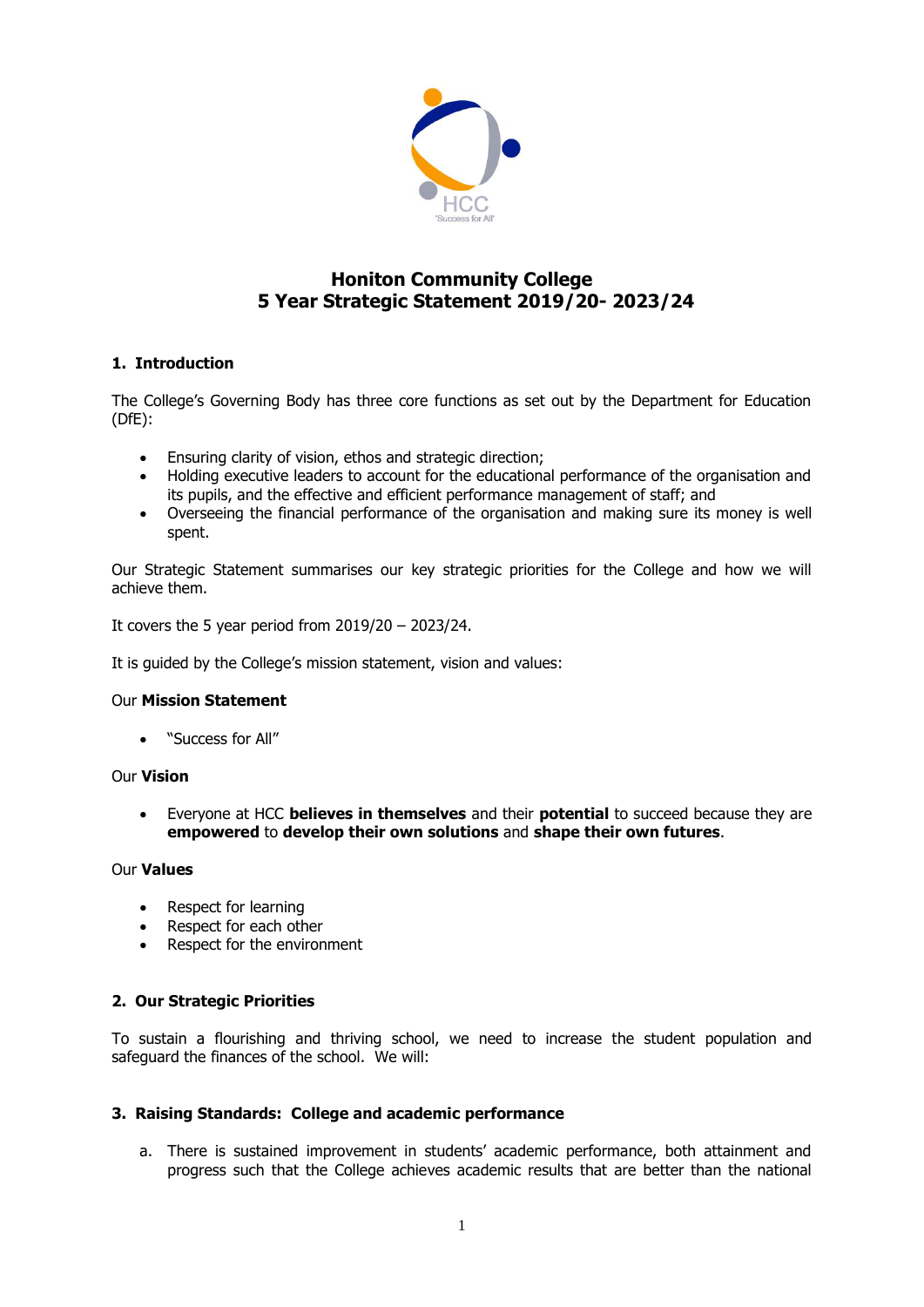average and the average achieved by comparable schools (comparable schools are those where students have similar prior attainment).

- b. Narrowing the attainment gap between vulnerable and non-vulnerable students.
- c. Improving the Ofsted judgement of the College (to achieve Outstanding)

#### **4. Resources: Making best use of our finances and other resources**

- a. Achieving a balanced budget every year as part of a 5 year budget plan. Maintaining sufficient financial reserves. Achieving value for money in how we spend the College's funds.
- b. Replacing school buildings that are no longer fit for purpose to improve the learning environment for students and the working environment for staff.
- c. Maintaining and improving existing buildings (that are not to be replaced) and enhancing the campus environment to improve the learning environment for students and the working environment for staff.

### **5 Our culture and people: Making the College and outstanding place to learn and work**

- a. Raising aspirations: staff, parents and students have the highest expectations at all times of themselves and of each other.
- b. Having a talented and motivated staff who are proud to work for the College.
- c. To ensure that staff and students feel safe and secure, having understanding of mental health resources available to them.
- d. Improving and sustaining parent involvement in College life.
- e. Raising College profile, e.g. marketing Raise pupil numbers including 6th Form.

### **6 Our Partnerships: Strengthening partnerships to enhance reputation and life long learning opportunities through regularly reviewing partsnership structures**

- a. To maintain and enhance relationships with primary schools.
- b. To maintain and enhance relationships with secondary schools through working alongside other schools to promote best practice: JCTSA, DASH and CDASH
- c. To maintain and develop a viable sixth form
- d. To ensure the College considers the best partnership structures
- e. To improve pupil access and exposure to career opportunities and information, and provide a raised aspiration to succeed

#### **Contacts:**

Email: [admin@honitoncollege.devon.sch.uk](mailto:admin@honitoncollege.devon.sch.uk) Phone: 01404 42283

#### **Glossary:**

**ALPS** – A-Level Performance Suite **HOD** – Head of Department **JCTSA** – Jurassic Coast Teaching School Alliance **DASH** – Devon Association of Secondary Heads **CDASH** – Central Devon Association of Secondary Heads